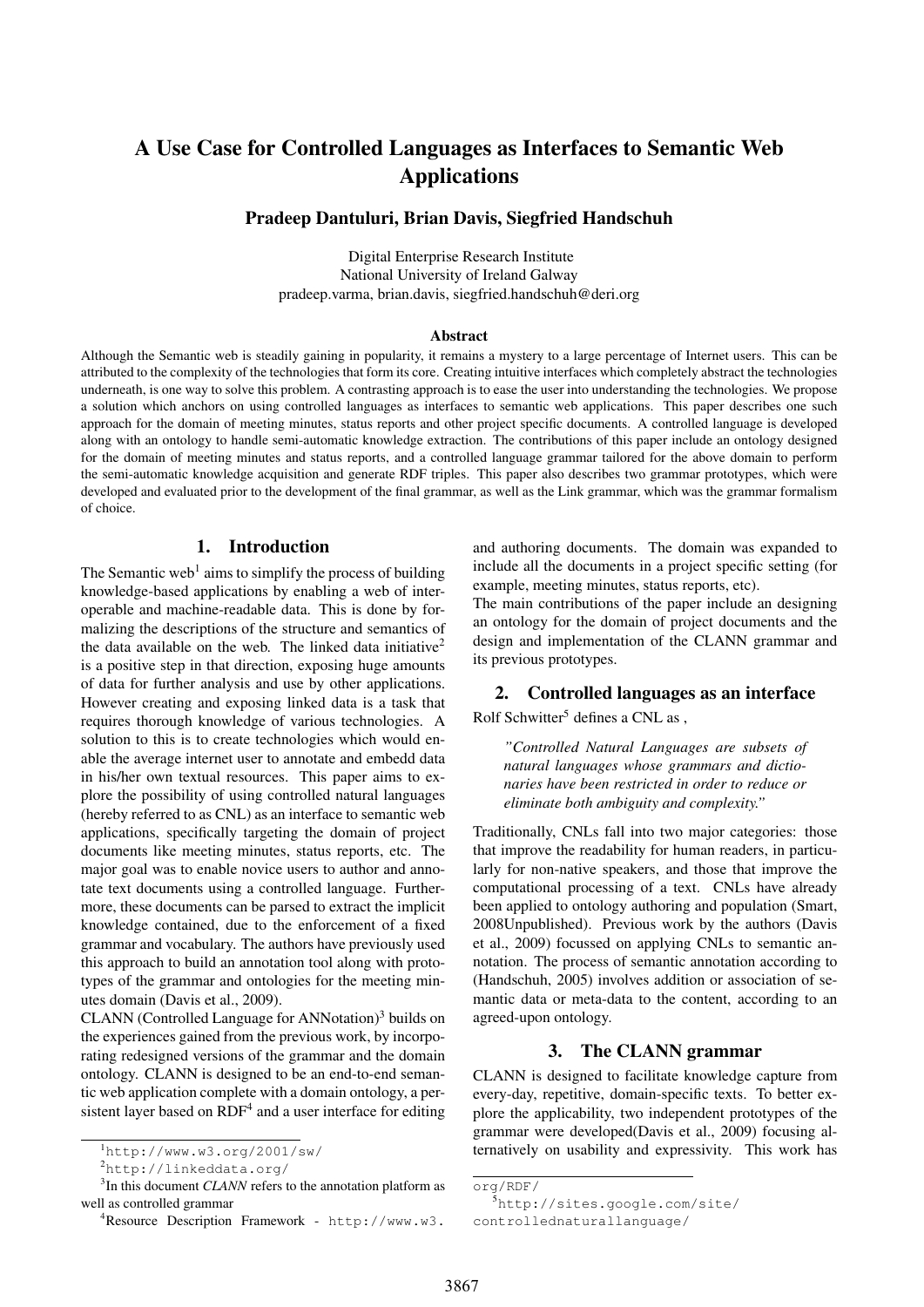| Sentence Pattern | Example                                                                                  | Parsed pattern                   |
|------------------|------------------------------------------------------------------------------------------|----------------------------------|
|                  | <np><vp><np>(<pp>+) Ambrosia to submit "her PhD (Ambrosia <np>)</np></pp></np></vp></np> |                                  |
|                  | Proposal" during "the next                                                               | (to submit <vp>)</vp>            |
|                  | week".                                                                                   | (her PhD Proposal <np>)</np>     |
|                  |                                                                                          | (during (the next week)          |
|                  |                                                                                          | $<\text{NP}$ >) $<\text{PP}$ >). |

Table 1: Excerpt of CLANN I grammar with examples

Table 2: Excerpt of CLANN II grammar with examples

| Sentence Pattern                            | Example                                                                                          |
|---------------------------------------------|--------------------------------------------------------------------------------------------------|
| <text>[is a <class>].</class></text>        | Dirk [is a Person].                                                                              |
|                                             | Creates an object of the class Person with label <i>Dirk</i> . Note the the label is taken       |
|                                             | from the document content.                                                                       |
| <text>[is a subclass of</text>              | Proposal [is a subclass of Document] or [Proposal is a                                           |
| $\langle Class> \rangle$ .                  | subclass of Document].                                                                           |
|                                             | Creates a new class with label <i>Proposal</i> as a subclass of the class <i>Document</i> .      |
| <text>[<property></property></text>         | Dirk [toComplete "PhD Proposal"] or [Dirk toComplete "PhD                                        |
| $\left\langle \text{object}\right\rangle$ . | $Proposal"$ .                                                                                    |
|                                             | Creates a triple which links the instances of <i>Dirk</i> and <i>PhD Proposal</i> with the prop- |
|                                             | erty to Complete.                                                                                |

eventually led to the CLANN grammar, which is essentially a merge between the former two grammars, incorporating most of the advantages, albeit a few changes.

CLANN-prototype1 is designed with a major focus on usability. Each sentence adhered to one of the syntactic rules and used a lenient vocabulary. This domain vocabulary was derived by corpus analysis using Word Smith tools <sup>6</sup> on the document corpus. This ensured that most of the sentences resembled normal English sentences. An example of such a syntactic construct is given in Table 1. CLANNprototype1 is grammatically lax in comparision to typical CNL approaches to knowledge creation.

A modified shallow parser, built in  $GATE<sup>7</sup>$  using  $JAPE<sup>8</sup>$ rules, is then used to parse the text, extract the knowledge and instantiate the ontology.

CLANN-prototype2 was designed with a major focus on expressivity. It differs from the conventional notion of CNL, whereby the entire document is written in CNL, rather it allows the user to add snippets of CNL text, enclosed in  $"$ [ ]", to the document or associate them to a particular text in the document. These snippets should adhere to a *Subject-Verb-Object* syntax, where the subject is either specified in the snippet or taken from the free text. The vocabulary for CLANN-prototype2 also includes the vocabulary of the ontology, thereby allowing the user to represent any kind of relational meta-data. This approach was inspired by the CLOnE<sup>9</sup> Language (Funk et al., 2007). The syntactic constructs of CLANN-prototype2 along with

<sup>6</sup>http://www.lexically.net/wordsmith/ version5/index.html

examples are shown in Table 2.

The finer details of design and implementation of these grammars are described in (Davis et al., 2009). Both grammars use a common template, described above, which is initially parsed to extract the inherent meta data of the document (in this case, meeting minutes). A detailed comparision of the two approaches is shown in the Table 3.

The CLANN grammar is essentially a combination of the previous prototypes, incorporating the snippets of CLANNprototype2 into controlled text of CLANN-prototype1. This is currently in the development. For other sample documents, demos and information please refer to the project home page<sup>11</sup>. The CLANN grammar makes use of three diffrent techniques to encode knowledge into the text. They are the *templates*, the *CL snippets* (controlled language snippets) and *controlled english*. Each of these are detailed below along with examples.

#### 3.1. Templates

Conventionally, work on semantic annotation focused on two-step approaches where the authoring of a document has to precede the annotation of the same. This problem can be overcome by adopting a *latent annotation*(Davis et al., 2009) approach by the use of controlled languages, which merges both the authoring and annotation steps into one. The information is encoded in the restricted vocabulary and grammatical structure of the controlled language. However, preliminary evaluations suggest that annotating every piece of information using a CNL makes the task quite verbose, thereby demotivating the users. A simple solution to this is to supplement the CNL by using templates which encode implicit domain information, an example of which is shown below.

<sup>&</sup>lt;sup>7</sup>General Architechture for Text Engineering - http:// www.gate.ac.uk

<sup>8</sup> Java Annotation Patterns Engine - http://gate.ac.uk/ sale/tao/splitch8.html#chap:jape

<sup>&</sup>lt;sup>9</sup>CLOnE - Controlled Language for Ontology Editing

<sup>11</sup>http://smile.deri.ie/projects/clann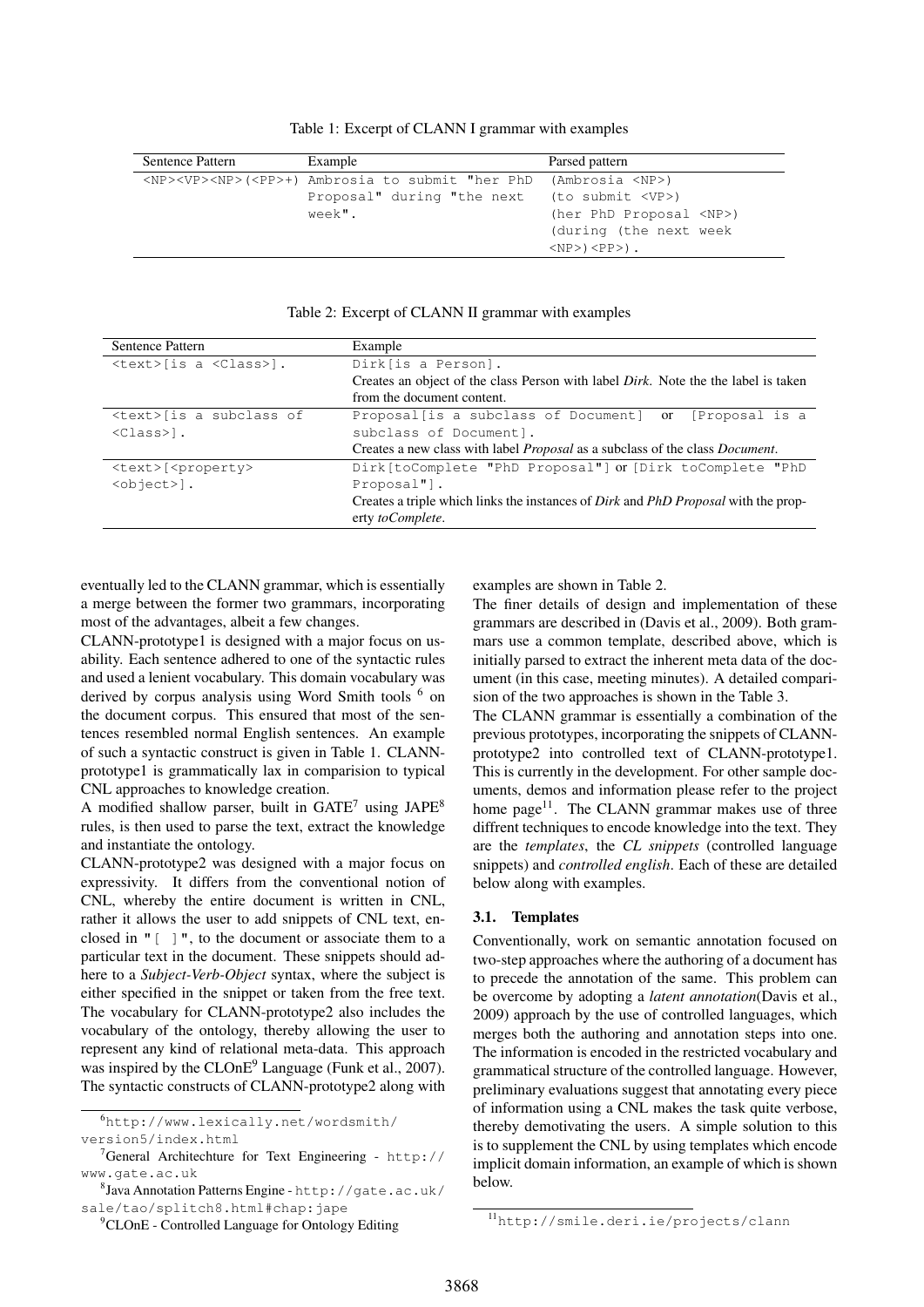| Feature           |           | <b>CLANN1</b>                            | CLANN <sub>2</sub>                      |
|-------------------|-----------|------------------------------------------|-----------------------------------------|
| Pre-requisite     | knowledge | Does not require any knowledge of on-    | Requires the knowledge of the domain    |
| for the user      |           | tologies, basic training enough to get   | ontology and the priciples behind it.   |
|                   |           | started                                  |                                         |
| Domain dependence |           | The syntactic rules and vocabulary are.  | Syntactic rules are domain-independent  |
|                   |           | heavily domain-dependent                 | but the vocabulary is dependent on the  |
|                   |           |                                          | ontology                                |
| Expresiveness     |           | Not very expressive, can only generate   | Very Expressive, can generate both TBox |
|                   |           | $ABox10$ statements from the restrictive | and ABox statements                     |
|                   |           | syntax                                   |                                         |
| Ease of Use       |           | Consice and easy to write, provided you  | Potential to become very verbose, owing |
|                   |           | know the grammar                         | to the expressiveness needed.           |

Table 3: Comparision of CLANN1 and 2 grammars

```
Project Name: <String>
Group Name: <String>
Date: <Date>
Chair: <String>
Attendees: <String>(,<String>)+
Scribe: <String>
Action Item:<String>:<String>(:<String>)?
(<CNL)) +
Agenda: <String> (<CNL>)+
Poll:<String>:<String>
(<String>:<String>)+
```
These templates were constructed by analysing a collection of in-house meeting minutes and status reports of the Nepomuk project<sup>12</sup>. This approach combines the benefits of the two by using templates for mundane information annotation and CNL for other non-mundane information, consequently minimising the effort and enhancing the user experience.

### 3.2. CL Snippets

Controlled Language snippets are used to explicity add annotation to words in the text. Snippets of text (enclosed in " $[$  ]") can be appended to words in the document to explicitly add annotations to the document. These snippets should adhere to a *subject-verb-object* syntax, where the subject is either specified in the snippet or taken from the free text. An example of the snippets is shown below.

Let us consider the sentence below

Brian went to Dublin for the weekend.

More information about "Brian" and "Dublin" can be added by using CL Snippets.

Brian[is a Person] went to Dublin[is a City] for the weekend.

Further new resources and links between existing resources can be defined.

[City is a subclass of Place]. [Brian livesIn Dublin].<sup>13</sup>

Brian[is a Person] went to Dublin[is a City] for the weekend.

The vocabulary for CLANN-prototype2 also includes the vocabulary of the ontology, thereby allowing the user to represent any kind of relational meta-data. This approach was inspired by the CLOnE Language (Funk et al., 2007). The syntactic constructs of CLANN-prototype2 along with examples are shown in Table 2.

#### 3.3. Controlled English

The controlled english, developed during the process, forms the core of the CLANN grammar. This is inspired mostly from the efforts of CLANN-prototype1. The structure of sentences of the controlled english are restiricted by a simple set of desgin principles described below.

- Every sentence should be *declarative* and in *active voice*.
- Every verb used should be either an *infinitive* ( to verb : to denote tasks ) or *simple past tense* ( to denote reports)
- Every sentence should follow the *Subject-Verb-Object* pattern.
- Only *prepositional clauses*( prep NP : "by next week", etc ) can be used to append nouns.
- Include *"snippets"* inline to add extra annotations

– *Pradeep[is a Student]*...

The above guidelines are only easy-to-read restrictions of the grammar/ for a more complete specification fo the grammar please refer to http://smile.deri.ie/ projects/clann

#### 4. Implementation of the Grmammer

The previous prototypes of the grammar were developed using JAPE rules in GATE. JAPE(Java Annotation Patterns Engine) provides finite state transduction over annotations based on regular expressions (Cunningham et al., 2000).<sup>14</sup>

<sup>12</sup>http://dev.nepomuk.semanticdesktop.org/ wiki/WikiStart

<sup>&</sup>lt;sup>13</sup> assuming *livesIn* is a property between Person and City already defined in the domain ontology

<sup>&</sup>lt;sup>14</sup>Elaborating JAPE is out of scope of this paper. For more information on the subject the reader is referred to http:// gate.ac.uk/sale/tao/splitch8.html#chap:jape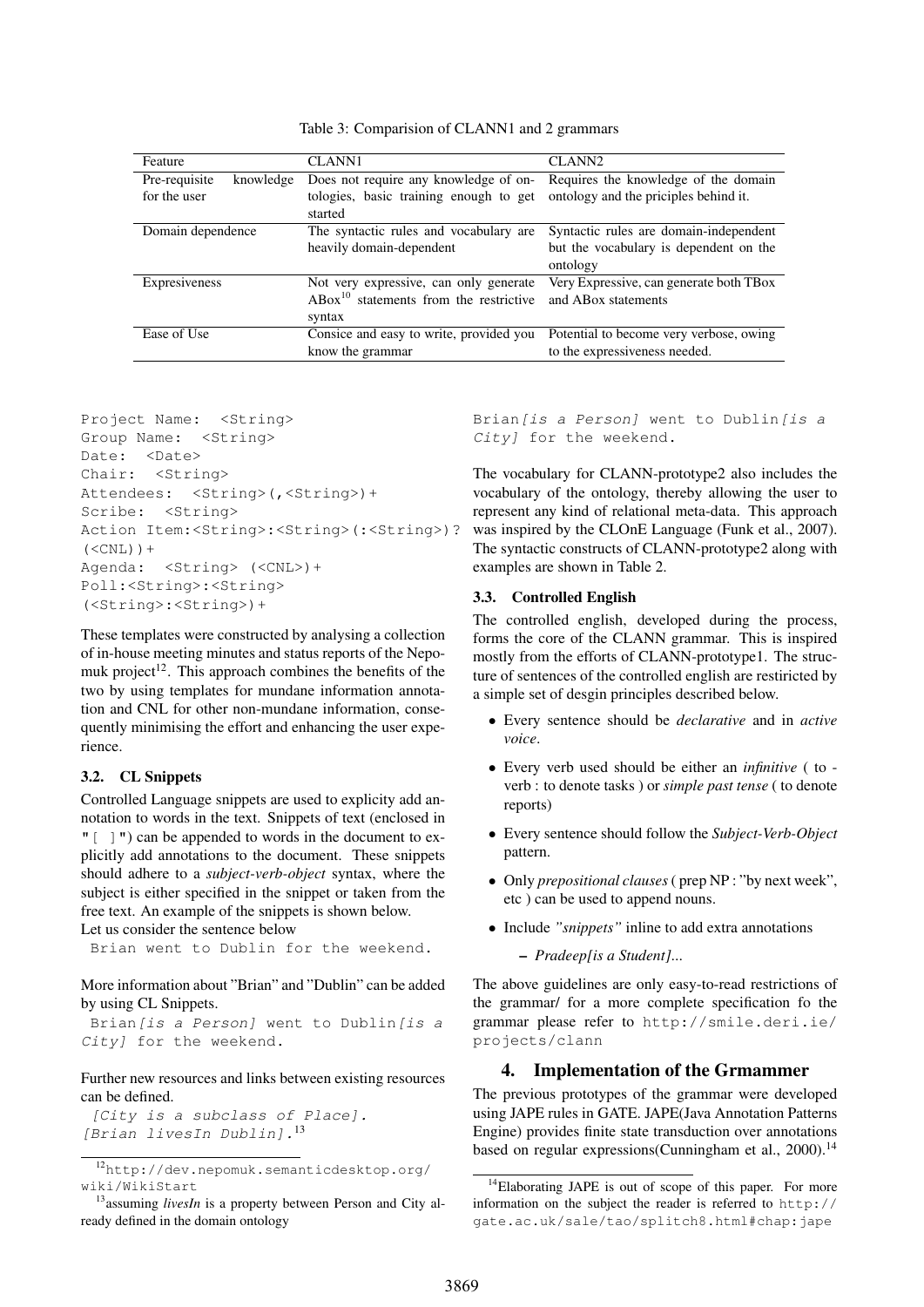The ease of writing rules in Jape coupled with the extensive support of the GATE platform immensely helped in developing and testing rapid prototypes of the grammar. However adding support for auto-completion, based on Jape rules proved to be much harder. So we decided to explore other grammar formalisms which woud take advantage of the restricted vocabulary of the grammar to produce efficent parses along with support for auto-completion.

Various grammar formalisms have been used over the years for understanding natural language. Phrase structure grammars (PSG), the most widely used formalism, model the inherent structure of the sentences of a language by breaking it into different phrases. They belong to the class of generative grammars and are composed of a set of productions or rules which break-up the sentences into meaningful phrases. Dependency grammars(DG), however, concentrate on the links between words without paying attention to the word order. Structure of a sentence is not broken down into phrases, but determined by adding relations between a head word and its dependent words. There have been many variations of gramamar formalisms that stemmed out of both PSGs and DGs. The next few sections describe one such variation of the dependency grammar, the Link grammar, and justifies its selection.

#### 4.1. Link Grammar

Link grammars, introduced by (Sleator et al., 1991), are a variation of dependency grammars. Similar to DGs, the link grammars use realtions between words to generate a structure for a sentence. However, unlike DGs, the links also encode information about directionality and distance. Moreover, they do not enforce a head-dependent relationship like the DGs.

(Sleator et al., 1991) defines link grammar as follows:

*A sequence of words is a sentence of the language if there is a way to draw links between words in such a way that*

- *the linking requirements of all the words are satisfied,*
- *the links do not cross, and*
- *the words form a connected graph*

The linking requirements of each word are specified as a dictionary, which forms the basis of the link grammar. Each entry in the dictionary consistes of a word or a group of words belonging to the same grammatical category, appended on the right-hand-side with its linking requirements. The linking requirements are a series of connectors joined by the logical operators *&* and *or*. Each connector denotes the type and direction of the link. It is a label followed by *+/-* . *+* denotes a link to the right and *-* denotes a link to the left. For illustration purposes, an example of a sentence parsed using a very simple link grammar is provided in Figure 1, and an explanation of the same is provided below.

The *D+* connector on the word *the* denotes that *the* is expecting a *D* link to its right. So It can connect to any word which has a *D-* connector, which, in this case, is either *boy* or *apple*. The word *ate* has an *&* operand on *S-* and *O+*.

| words                         | linking requirements                                               |  |
|-------------------------------|--------------------------------------------------------------------|--|
| the                           | $D+$                                                               |  |
| small                         | $A+$                                                               |  |
|                               |                                                                    |  |
|                               | ate $S - \& 0+$<br>boy apple $(A - \& D - \& S+)$ or $(D - \& O-)$ |  |
|                               |                                                                    |  |
|                               |                                                                    |  |
| +-----D------+   +----0-----+ |                                                                    |  |
| $+---A---S---+$ $+---D---+$   |                                                                    |  |
|                               |                                                                    |  |
|                               | the small boy ate the apple                                        |  |
|                               |                                                                    |  |

Figure 1: A sample Link grammar and parse structure.

This means, for the word *ate* to be part of a valid sentence, it should connect to both an *S* connector to its left and an *O* connector to its right. The case for the nouns *boy* and *apple* is more interesting. They have two expressions joined by the *or* operand. On closer observation, the first one, *(A- & D- & S+)*, models the behavior of a subject noun and the second one, *( D- & O-)*, models that of an object noun. The reader should also note that the order of the connectors is also valuable. The expression *(A- & D- & S+)* also declares the order of linking. So an *A* link should be made to a word closer than the *D* link. This is illustrated in the parse structure shown in Figure 1.

#### 4.2. Why Link Grammar?

The main design principles for the CLANN grammar are ease of use and the ability to extend the ontology. However, the develpoment of the grammar posed different challenges. One major priority was to extract RDF tripples from the sentences. This works very well with the link grammar parse, because the the tripples can directly be extracted by mapping the links. In the example shown in Figure 1, the tripple *boy ate apple*, can be easily extracted from the left and right links of the word *ate*. This is not the case with phrase structure grammars, where extracting dependencies requires detailed ananlysis of the tree structure.

Another major priority was to develop an intelligent editor on top of the grammar, which supports auto-suggestion and sentence-completion. An intuitive editor which assists the user while writing the CNL sentences, goes a long way in helping him to quickly learn the restrictions of the grammar. This requires an ability to predict text and check the grammatical correctness of partial sentences. The dictionaries of the link grammar provide valuable information about all the words of the language, which can be exploited for the purpose.

### 5. The PDO ontology

The domain of meeting minutes and status reports was used to engineer an ontology for the purpose of knowledge management. The initial CLANN prototype was bootstrapped using the the Nepomuk(Decker, 2006) ontologies<sup>15</sup> and later extended by MEMO(Meeting Min-

<sup>15</sup>http://www.semanticdesktop.org/ ontologies/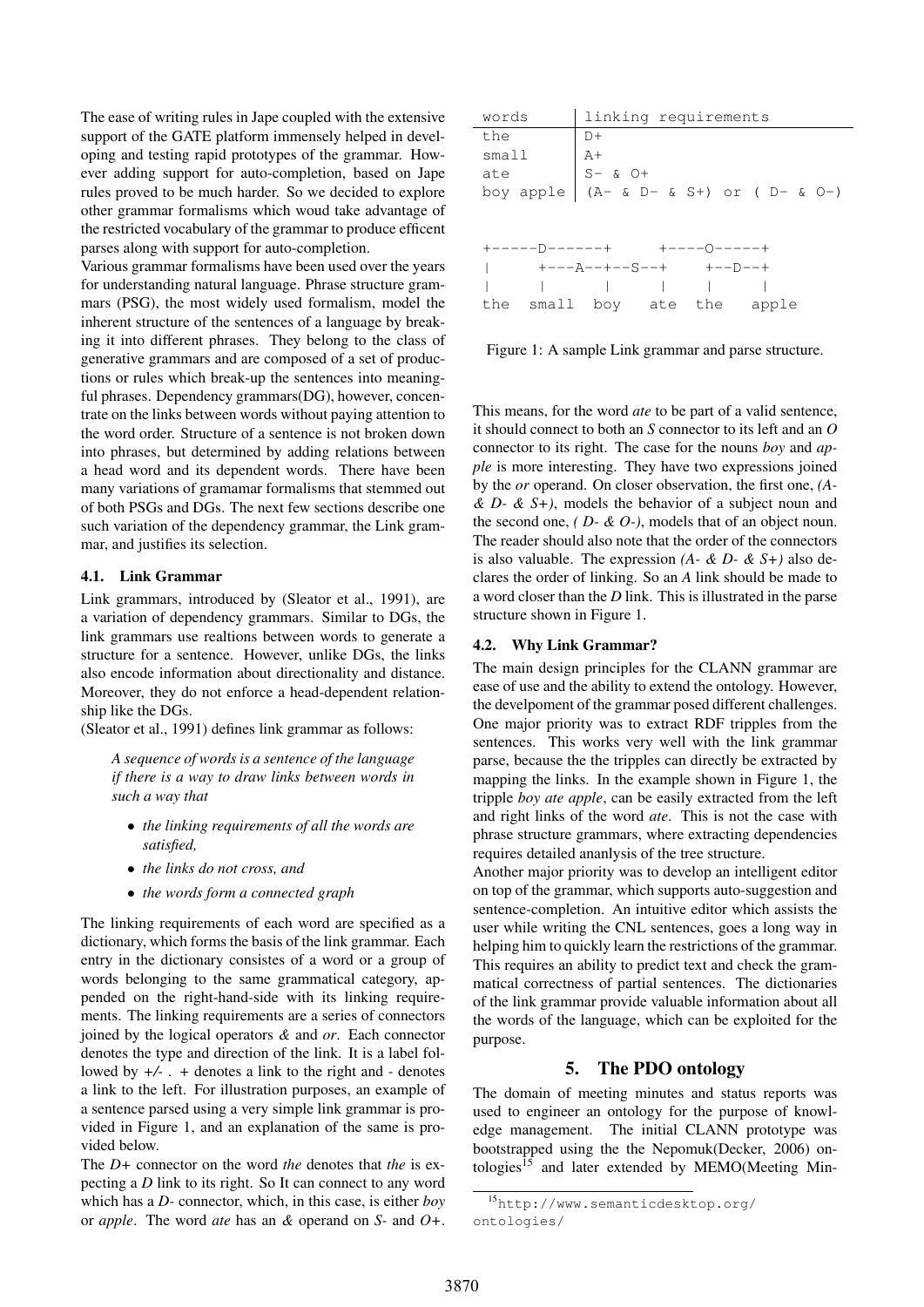

Figure 2: Overview of the PDO ontology

utes Ontology). However, the MEMO ontology was only used as a proof-of-concept implementation of the domain. Later, this was completely redesigned and a new ontology PDO (Project Document ontology) was developed in accordance with proper ontology design principles, specifically the METHONTOLOGY approach outlined by (Fernández-López et al., 1997). The PDO ontology, described using RDFS $^{16}$  and OWL-DL $^{17}$ , models the inherent structure and concepts of various documents in a project-specific setting, like meeting minutes, status reports etc. The scope of this ontology was limited to modelleing the discourse structure of various project documents like meeting minutes, status reports, final reports, deliverables, etc. The content of these documents is not modelled, in order to make the ontology very flexible and interoperable. Care was taken to ensure that other domain ontologies can be easily linked. So, for instance, a meeting minute note might talk about anything from software projects to movie reviews but still be modelled by the ontology, while using the respective domain ontolgies of software projects and movies.

A pictorial representation of the ontology is shown in Figure 2. *Document* is the central class which is subclassed by *Minutes* and *StatusReport*. *Artefact* is the main placeholder class for various arefacts contained in a document, like *AgendaItem*, *Poll*, *ActionItem*, *TravelReport*, etc. A

<sup>16</sup>RDFSchema http://www.w3.org/TR/rdf-schema

partial instantiation of the ontology is described in Turtle<sup>18</sup> syntax in the Figure 3. For a complete specification of the PDO ontology please refer to http://ontologies. smile.deri.ie/pdo#.

#### 6. Conclusion and Future Work

In conclusion, we have set out to explore the possibility of using controlled languages as interfaces to semantic web applications. We decided to narrow down the domain to meeting minutes and status reports, and designed an ontology representing the domain. We have developed the CLANN system for knowledge acquisition along with the CLANN grammar and experimented with a few flavours of the grammar. Furthermore, we are currently working on implementing the ideas presented for the CLANN3 grammar.

Future work will involve developing a smart CNL text editor for novice users, as well as packaging the CLANN module as an extension to the Semantic MediaWiki. We also plan to evaluate our work against othe semantic wikis, to judge the feasibility of the approach.

#### Acknowledgements

The work presented in this paper has been funded in part by Science Foundation Ireland under Grant No. SFI/08/CE/I1380 (Líon-2).

<sup>17</sup>OWL (Web Ontology Language) has three flavours, OWL Lite, OWL DL and OWL Full. http://www.w3.org/TR/ owl-features/ OWL DL is named so becase of its correspondence with Description Logics. This flavour of OWL is neither too strict nor too simple.

<sup>&</sup>lt;sup>18</sup>Turtle is an easy, human-readable serialization of RDF. http://www.w3.org/TeamSubmission/turtle/